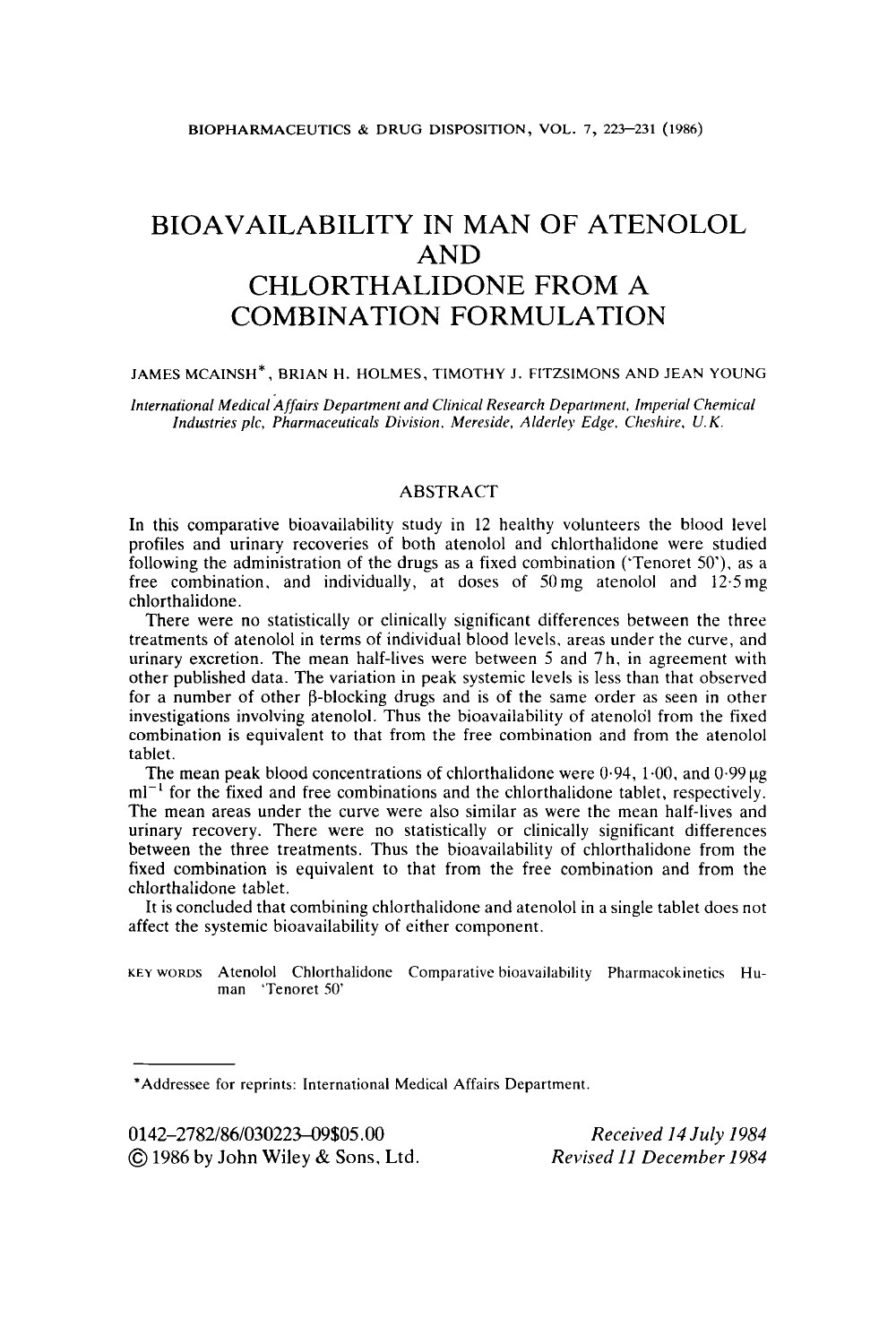### 224 **J. MCAINSH** *ET AL.*

### INTRODUCTION

Atenolol ('Tenormin')\* is a  $\beta$  adrenoceptor blocking agent developed by the Pharmaceuticals Division of Imperial Chemical Industries pic in the United Kingdom. In animal studies atenolol has been shown to be cardioselective and devoid of intrinsic sympathomimetic and membrane-stabilizing activities. $1-3$ 

Atenolol is a hydrophilic drug and, in accord with other hydrophilic drugs, it has difficulty in crossing cellular membranes such that in man only about 50 per cent of an oral dose is absorbed. $4$  However, for a given dose the blood levels of atenolol are relatively constant and predictable varying only three- to four-fold between patients.<sup> $5-\frac{7}{7}$ </sup> The half-life of atenolol after a single dose is 6 to  $9h<sup>8</sup>$  and does not change after chronic administration<sup>9</sup> but does alter in renal insufficiency;<sup>10,11</sup> it is poorly protein bound at about 3 per cent<sup>12</sup> and, in spite of this, and because of its high degree of hydrophilicity it has a low volume of distribution at  $0.71 \text{ kg}^{-15}$  which closely approximates to human body water. There is a very low concentration of atenolol in the central nervous system in contrast to lipid soluble drugs such as propranolol.<sup>13</sup> Atenolol is metabolized to a very small extent following both intravenous and oral dosing<sup>14</sup> and it has been shown to cross the placental barrier.<sup>15</sup> Atenolol blood levels have been shown not to correlate with its antihypertensive effect. **l6** 

Beta-blocking drugs and diuretics are frequently co-prescribed in the treatment of hypertension. Chlorthalidone is a widely used effective diuretic which has been administered with atenolol without clinical problems. Since both drugs are administered once daily a fixed combination of atenolol and chlorthalidone for once daily administration in hypertension seemed a logical progression. To this end a fixed combination of atenolol (l00mg) and chlorthalidone (25 mg) was developed which is now available ('Tenoretic')\* for the treatment of hypertension. The bioavailability of both drugs from this combination product has been studied.<sup>17,18</sup> However, for some groups of patients, experience suggests that a half-strength 'Tenoretic' comprising 50mg atenolol and 12.5 mg chlorthalidone ('Tenoret *50')\** should be made available and the present study is to determine the bioavailability of such a preparation in comparison with its constituents administered separately and together.

# MATERIALS AND METHODS

*Volunteer selection* 

The study was carried out under medical supervision in the Clinical

<sup>\*&#</sup>x27;Tenormin', 'Tenoretic', and 'Tenoret 50' are trade marks, the property **of** Imperial Chemical Industries plc.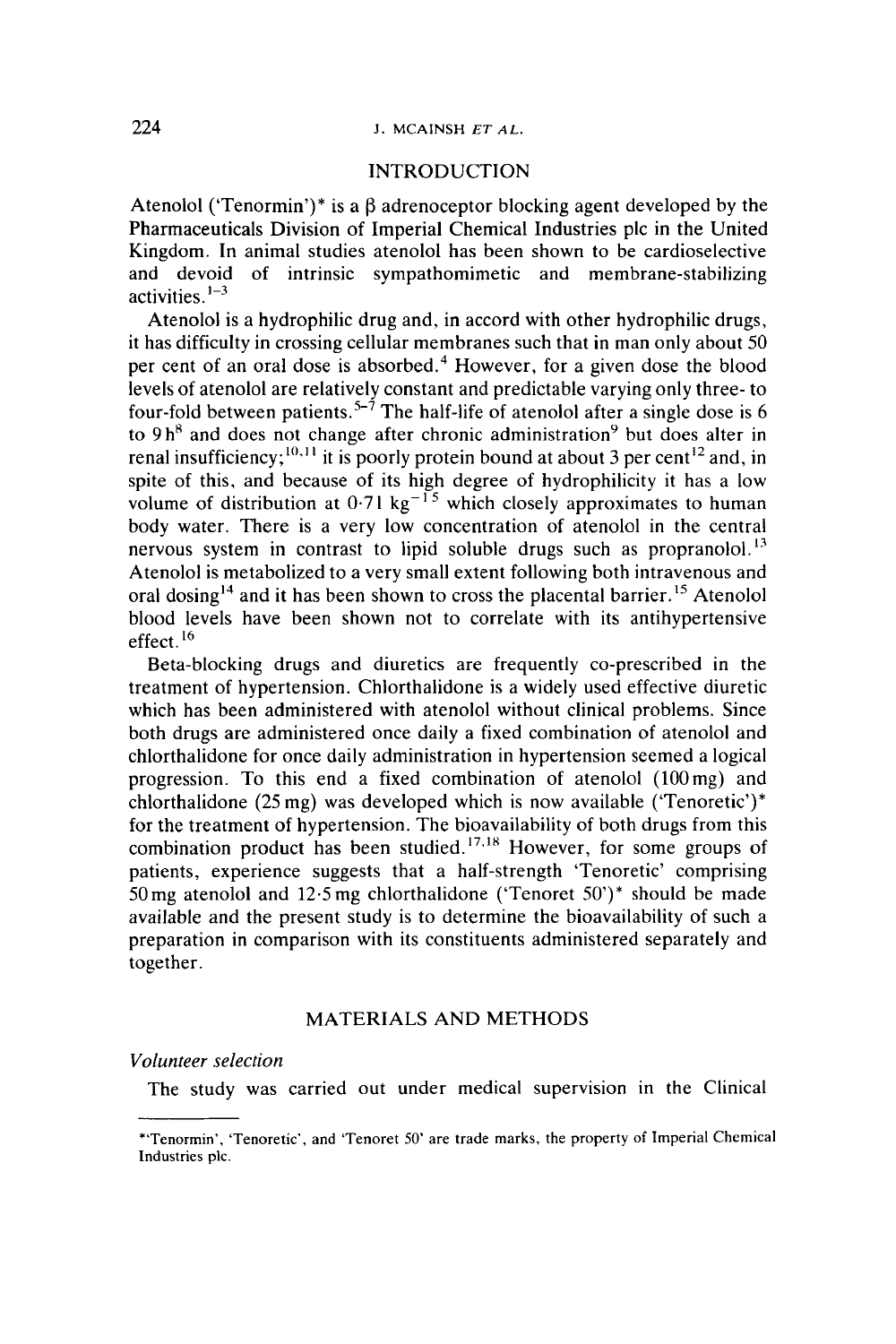Pharmacology Unit of Imperial Chemical Industries plc, Pharmaceuticals Division, and was approved by the ethical committee of the Division.

Twelve healthy adult males were selected from those who responded to a request for volunteers. The volunteers were employees of the Division. Selection was based on the subject's willingness to participate, his availability for the study dates, and the absence of any significant abnormality on a pre-study examination which included a clinical history, complete physical examination, 12-lead electrocardiogram (ECG), and laboratory tests (haematology, urine analysis, and blood chemistry).

Volunteers were excluded if the pre-study examination indicated a history or evidence of: anaemia, asthma, hay fever, allergy, eczema, peptic ulcer, jaundice, or heart, respiratory, gastrointestinal, genitourinary, central nervous, locomotor, skin or psychiatric disease. No subject was receiving or had recently received any form of continuous drug therapy. Each subject agreed not to take concomitant medication, ingest alcohol or take excessive fluids for the duration of the study.

The twelve male subjects ranged in age from 27 to **44** years (mean 34 years) and in weight from 61 to **89** kg (mean 76 kg).

### *Drug presentation and doses*

The four dosage regimens for oral administration were supplied as follows:

*Regimen A.* (1) 'Tenoret 50', white, film-coated sales tablet containing 50 mg atenolol and 12.5 mg chlorthalidone. (2) **A** placebo tablet.

*Regimen B.* (1) *50* mg atenolol white, film-coated calcium phosphate clinical trials tablet and (2) 12.5 mg chlorthalidone white, film-coated tablet.

*Regimen C.* (1) *50* mg atenolol white, film-coated calcium phosphate clinical trials tablet. (2) **A** placebo tablet.

*Regimen D.* (1) 12.5 mg chlorthalidone white, film-coated tablet. (2) **A**  placebo tablet.

### *Procedures*

Each volunteer was given a complete explanation of the details of the study and gave his consent in writing prior to participation. The 12 subjects then received single doses of the four oral regimens in a randomized double-blind crossover manner, with at least 2 weeks between doses for the chlorthalidone regimens. Each dose was administered with 100 ml water at 9.00 am after a light breakfast (tea or coffee and toast). Normal meals were allowed during the 48 hour evaluation period. The subjects were ambulatory in and around the Clinical Pharmacology Unit for the first **3** hours and then allowed to resume their normal working duties. The 12 hour blood samples were taken by the medical staff visiting the subjects in their homes.

Blood samples for measurement of whole blood concentrations of atenolol and chlorthalidone were taken from an antecubital vein just before and at 1,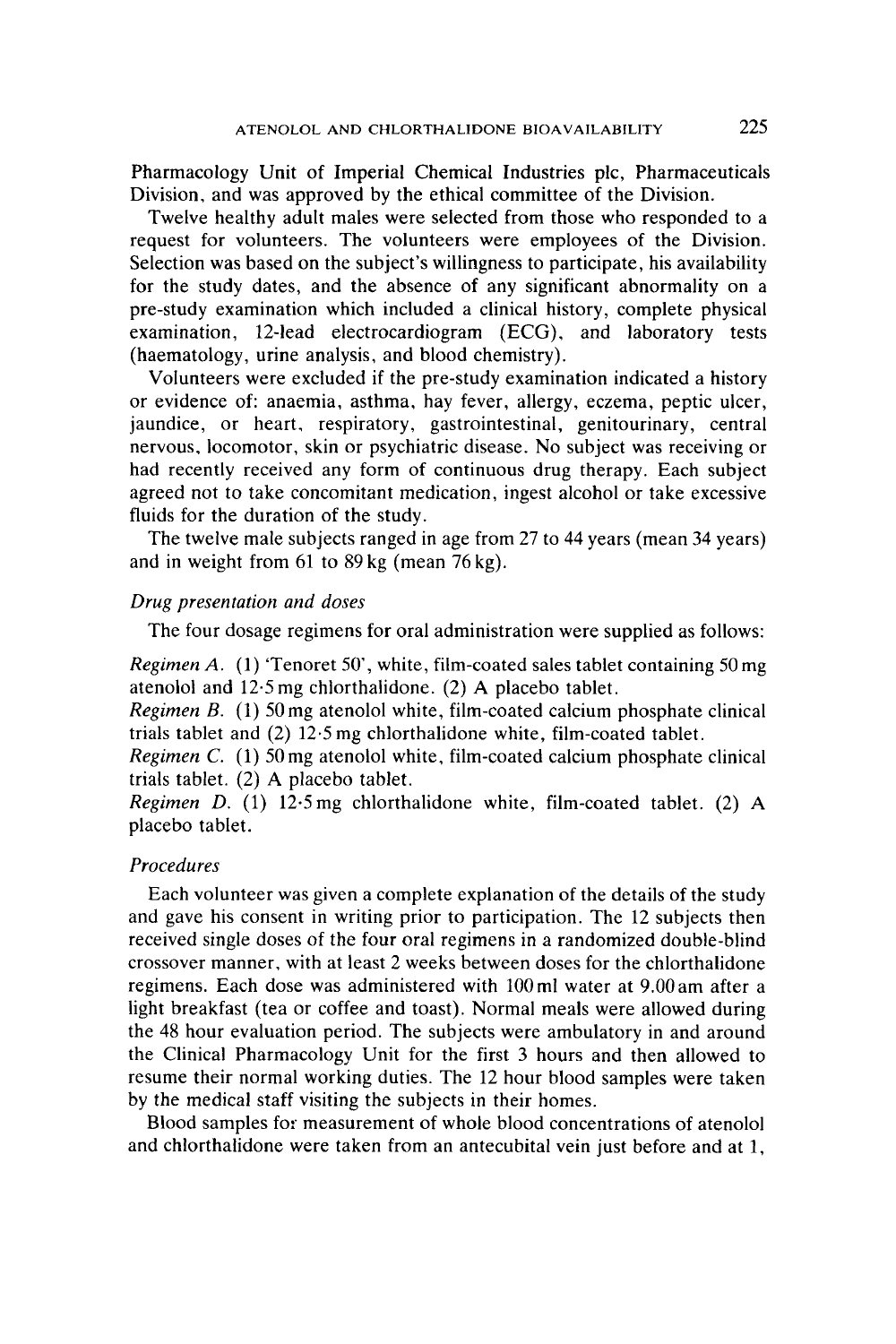*3, 5,* 7, 12, 24,48, and 72 hours after drug administration. The samples were collected in tubes containing a suitable anticoagulant. Approximately 20 ml was taken before dosing and aliquots were removed for drug analysis; the remaining aliquots were then pooled for generating calibration curves. The samples taken after dosing were approximately 10 ml. Samples were stored at  $-20^{\circ}$  prior to analysis.

Urine samples were collected before drug administration and the time periods 0-24h, 2448h, and 48-72h after drug administration. The total volume was measured and recorded. The urine was stored at  $-20^{\circ}$  prior to analysis.

### *Drug analysis*

The analyses of atenolol in the blood and urine were performed by a modification of the gas-liquid chromatography method of Scales and Copsey<sup>19</sup> and a fluorescence method.<sup>20</sup> The analyses of chlorthalidone were done by high pressure liquid chromatography using the method of McAinsh *et*   $a^2$ <sup>18</sup>

### *Physiological measurements*

On each occasion a blood sample was taken, and the subject's resting pulse (by palpation) and blood pressure were recorded using a standard mercury sphygmomanometer and cuff. The diastolic pressure was determined using Korotkoff sound 4 or *5.* 

# MATHEMATICAL CONSIDERATIONS

### *Determination of pharmacokinetic parameters*

Elimination rate constants  $(\beta)$  were estimated by linear regression from the slope of the terminal linear segment of the curve of the logarithm of the blood concentration  $(c(t))$  versus time  $(t)$ . The half-life was calculated by the expression:

$$
t_{1/2} = \frac{0.693}{\beta}
$$

and the area under the blood level curve to infinity  $(AUC_{\infty})$  by the expression:<br>  $AUC_{\infty} = [AUC_{(0-t)}]$  trapezoidal  $+ \frac{c(t)^{\text{theoretical}}}{\beta}$ expression:

$$
AUC_{\infty} = [AUC_{(0-t)}] trapezoidal + \frac{c(t)^{theoretical}}{\beta}
$$

where (t) is the time of the last experimental point and  $c(t)$ <sup>theoretical</sup> is the predicted concentration at that time from the linear regression analysis.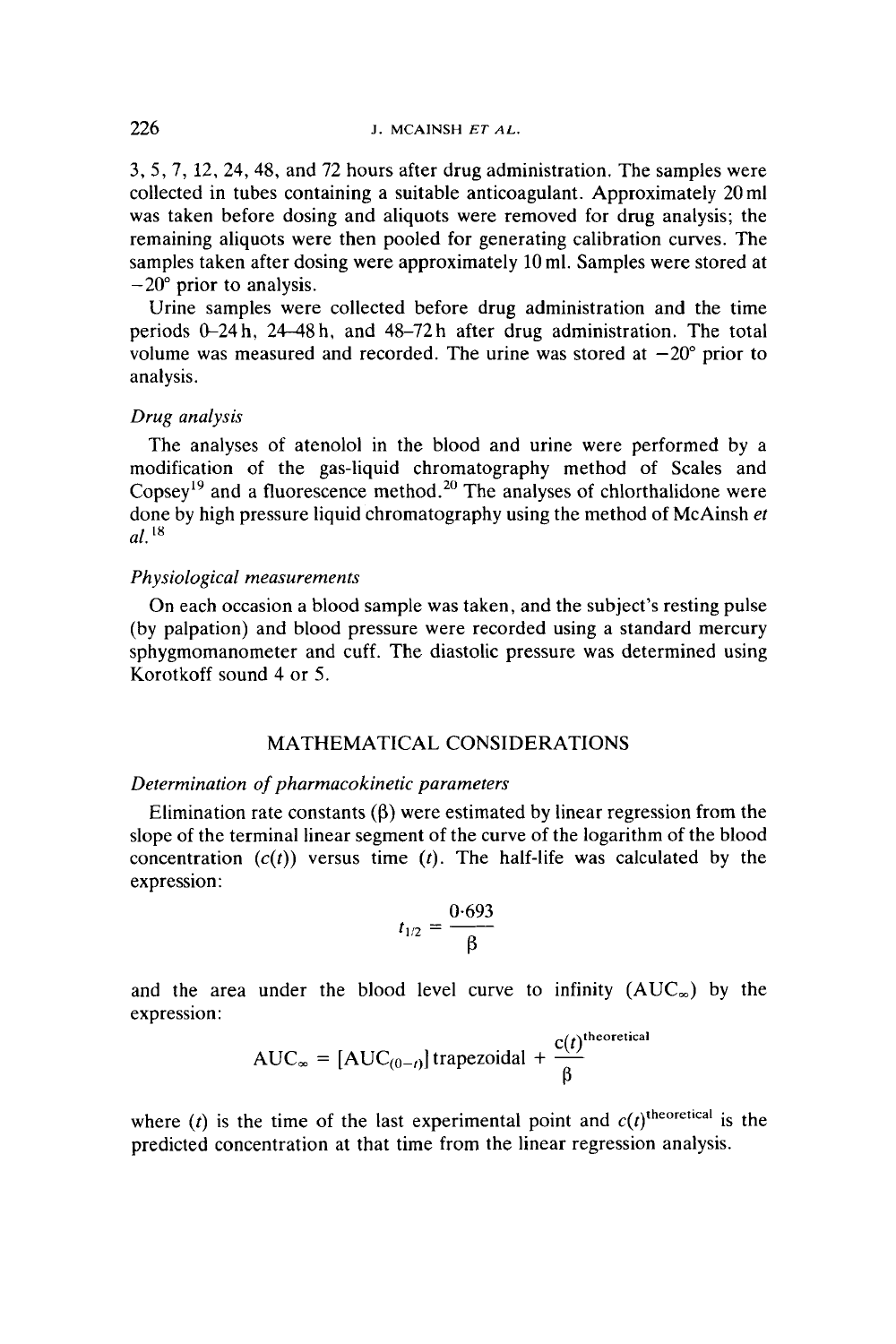The mean peak blood levels were calculated by taking the mean of the individual maximum concentrations for each treatment.

### *Statistics*

**An** analysis of variance allowing for patients, treatments, and visits was carried out on the concentrations of each drug in the blood at each time point and on the half-lives, areas under the blood level curve, total urinary excretion, blood pressures, and pulse rates. The means of the data were adjusted to allow for missing values where necessary. Overall F-tests for treatments comparing the treatment sums of squares with the residual sum of squares from each analysis of variance were made. In addition pairs of treatments were compared using Student's f-test. More weight should be given to results from the t-tests where the overall F-test was significant to safeguard against spuriously significant *t*-tests.

### RESULTS

No untoward effects occurred during this investigation and each volunteer completed each section of the study.

# *Levels in blood*

*Atenolol.* The mean concentrations of atenolol in the blood are illustrated in Figure 1. Atenolol was not detected in the predose aliquots or in the samples taken after administration of regimen D (chlorthalidone only).



Figure 1. Mean levels of atenolol  $(\mu g \text{ ml}^{-1})$  in whole blood of 12 volunteers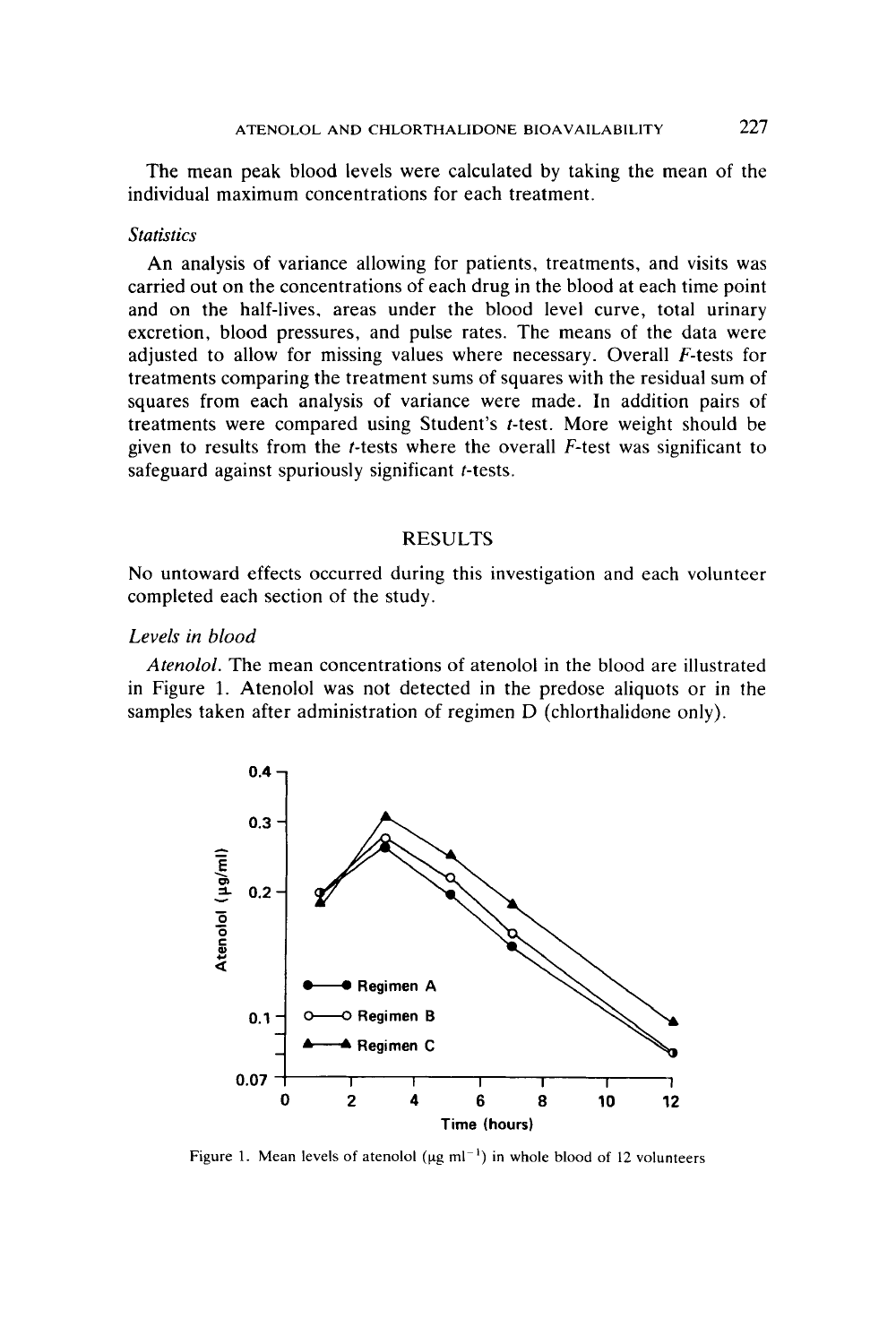

Figure 2. Mean levels of chlorthalidone ( $\mu$ g ml<sup>-1</sup>) in whole blood of 12 volunteers

The mean peak concentrations of atenolol ( $\pm$  S.E.) in the blood occurring 3h after administration were  $0.28 \pm 0.03$ ,  $0.29 \pm 0.03$ , and  $0.33 \pm 0.03 \mu$ g  $ml^{-1}$  for the fixed and free combinations and the atenolol dose, respectively. The final elimination phase was associated with a mean half-life of 5-7 h for all regimens. The mean areas under the blood level curve to infinity for regimens A, B, and C were 2.56  $\pm$  0.30 (S.E.), 2.63  $\pm$  0.20, and 3.25  $\pm$  $0.30 \text{ kg}$  ml<sup>-1</sup> h, respectively. The only statistically significant differences between the three atenolol regimens **A,** B, and C in terms of blood level, half-life. area under the curve or urinary excretion of atenolol occurred for the blood levels between regimens **A** and C at *5* and 7 h and in the half-life between regimens **A** and B and between treatments B and C. These differences are small and unlikely to be of any clinical significance. This is further emphasized by the observation that there was no statistically significant difference in half-life between regimens **A** and C.

*Chlorthalidone.* The mean concentrations of chlorthalidone are illustrated in Figure 2. Chlorthalidone was not detected in the predose aliquots or in the samples taken after the administration of regimen C (atenolol only).

The mean peak concentrations of chlorthalidone in blood occurring 12 h after administration were  $0.94 \pm 0.04$  (S.E.),  $1.00 \pm 0.02$ , and  $0.99 \pm 0.03 \mu$ g  $ml^{-1}$  for the fixed and free combinations and the chlorthalidone tablet, respectively. The mean half-life was  $58 \pm 4$  (S.E.),  $53 \pm 3$ , and  $60 \pm 4$ h for the fixed and free combination and the chlorthalidone dose, respectively. The mean areas under the blood level curve to infinity for these regimens were 96  $\pm$  8, 94  $\pm$  5, and 101  $\pm$  6  $\mu$ gml<sup>-1</sup>h, respectively.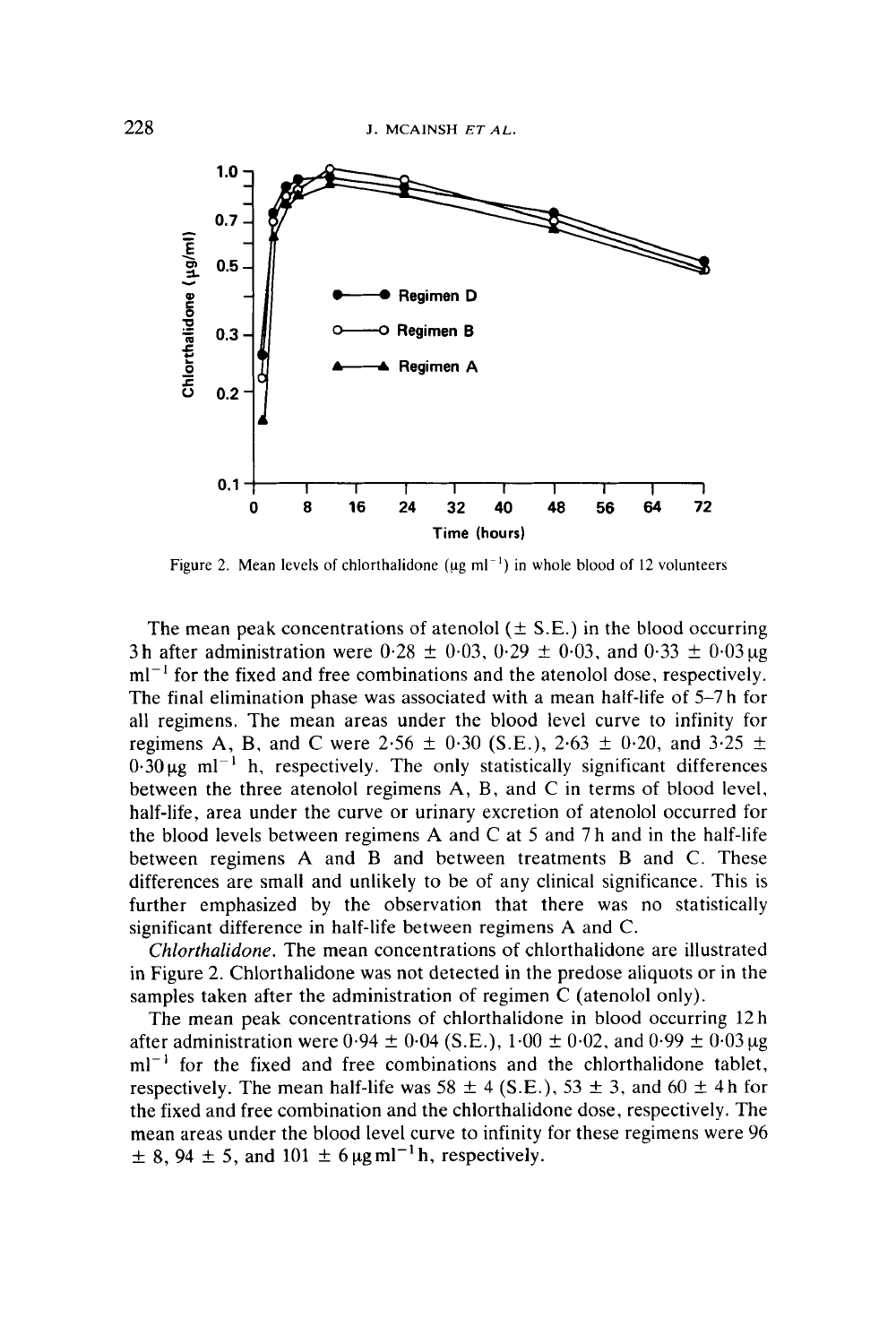|   |                   | Time period (h) |           |           | Total     | $%$ of |
|---|-------------------|-----------------|-----------|-----------|-----------|--------|
|   | Regimen Parameter | $0 - 24$        | $24 - 48$ | $48 - 72$ | (mg)      | Dose   |
| A | Mean              | 14.24           | $1-42$    | 0.31      | 15.96     | 32     |
|   | S.E.              | 1.90            | 0.22      | 0.12      | 2.03      | 4      |
| в | Mean              | 14.56           | 1.39      | 0.52      | 16.47     | 33     |
|   | S.E.              | 2.03            | $0-20$    | 0.20      | 2.17      | 4      |
| C | Mean              | 17.39           | 1.32      | 0.24      | 18.96     | 38     |
|   | S.E.              | 1.74            | 0.28      | 0.11      | 1.97      | 4      |
| D | Mean              | ND              | ND        | <b>ND</b> | ND        | ND     |
|   | S.E.              | ND              | ND        | ND        | <b>ND</b> | ND     |

Table 1. Mean urinary recovery of atenolol (mg)

ND: Non-detectable, limit of detection  $0.58 \pm 0.18 \,\mu g$  ml<sup>-1</sup>.

**A:** 'Tenoret 50' white, film-coated tablet containing *50* mg atenolol and 12.5 mg chlorthalidone.

B: **(1)** 50 mg atenolol white, film-coated tablet, (2) 12.5 mg chlorthalidone white, film coated tablet.

*C:* 50mg atenolol white. film-coated tablet.

D: 12.5 mg chlorthalidone white, film-coated tablet.

The statistical analysis of the data shows that the only significant difference occurred between the blood levels of chlorthalidone 1, **3,** and *5* h after dosing between regimens A and D. At all other time points there were no statistically significant differences in the systemic levels of chlorthalidone or the areas under the curve.

|              |           | Time period (h) |        |          | Total     | $%$ of |
|--------------|-----------|-----------------|--------|----------|-----------|--------|
| Regimen      | Parameter | $0 - 24$        | 24–48  | 48-72    | (mg)      | Dose   |
| $\mathbf A$  | Mean      | 2.51            | $1-43$ | 1.14     | 5.07      | 41     |
|              | S.E.      | 0.15            | 0.10   | 0.15     | 0.29      | 2      |
| B            | Mean      | 2.62            | 1.34   | $1 - 08$ | 5.04      | 40     |
|              | S.E.      | 0.21            | 0.07   | 0.07     | 0.29      | 2      |
| $\mathbb{C}$ | Mean      | ND              | ND.    | ND       | ND        | ND     |
|              | S.E.      | ND              | ND     | ND       | <b>ND</b> | ND     |
| D            | Mean      | 2.29            | 1.48   | 1.09     | 5.49      | 44     |
|              | S.E.      | 0.15            | 0.09   | 0.07     | 0.30      | 2      |

Table 2. Mean urinary recovery of chlorthalidone (mg)

ND: Non-detectable, limit of detection  $0.07 \pm 0.01 \,\mu g \text{ ml}^{-1}$ .

A: (1) 'Tenoret 50' white, film-coated tablet containing 50 mg atenolol and 12.5 mg chlorthalidone, (2) a placebo tablet.

B: (1) 50mg atenolol white, film-coated tablet, **(2)** 12.5mg chlorthalidone white, film-coated tablet.

*C:* **(1)** 50mg atenolol white, film-coated tablet, **(2)** a placebo tablet.

D: **(1)** 12.5mg chlorthalidone white, film-coated tablet, (2) a placebo tablet.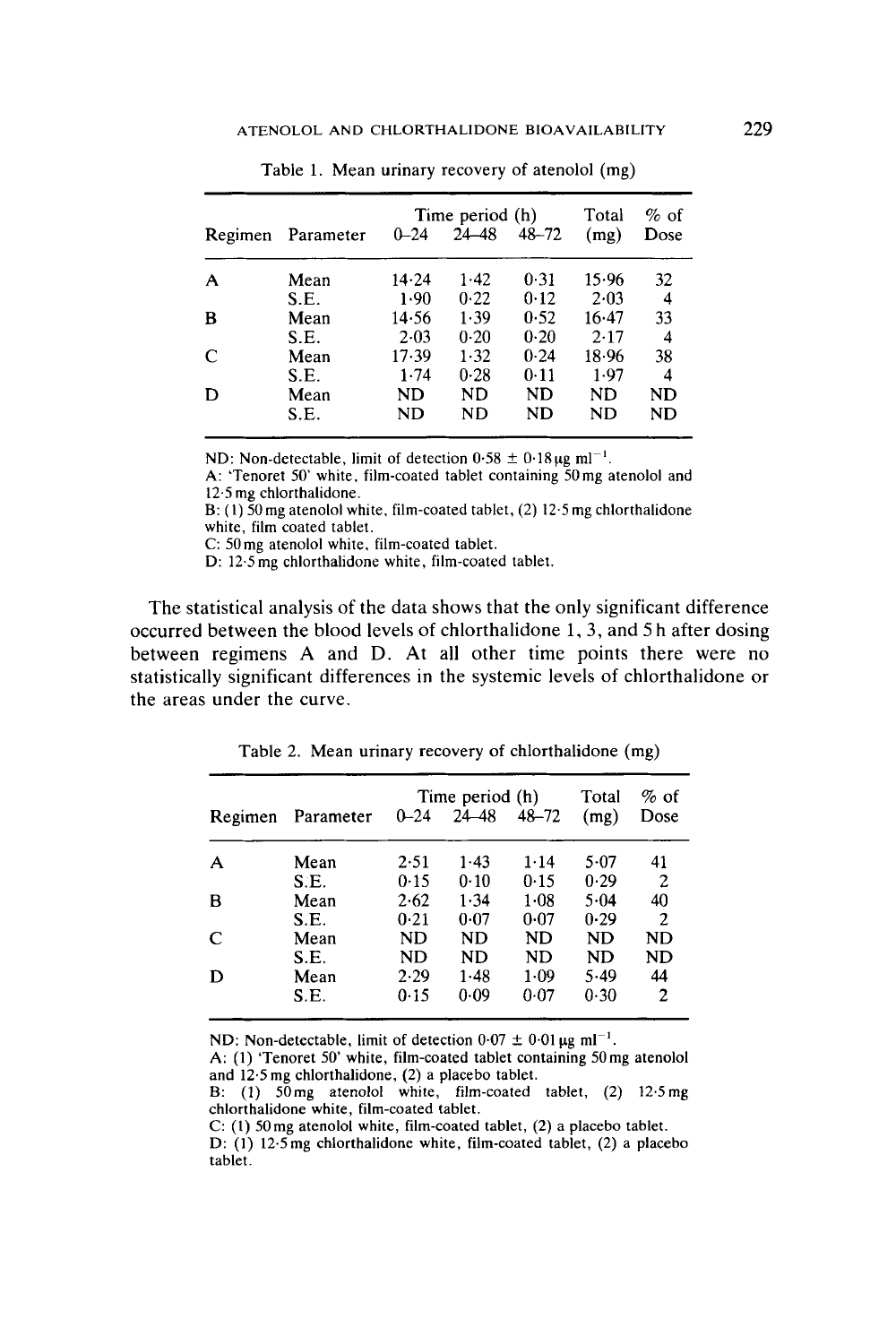### *Recovery*

*Atenolol.* The mean urinary recoveries of unchanged atenolol for the **72** h period after drug administration were  $16.0 \pm 2.0$  (S.E.),  $16.5 \pm 2.2$  and  $19.0$  $\pm$  2.0mg i.e. 32, 33, and 38 per cent of the dose, for the fixed and free combinations and the atenolol tablet, respectively (Table **1).** There were no statistically significant differences between regimens in these results and the majority of the urinary elimination of atenolol occurred within **24** hour of dosing.

*Chlorthalidone.* The mean urinary recoveries of unchanged chlorthalidone for the 72 h period after drug administration were  $5.07 \pm 0.29$  (S.E.),  $5.04 \pm 0.29$  $0.29$ , and  $5.49 \pm 0.30$  mg, i.e.  $41, 40$ , and  $44$  per cent of the dose, for the fixed and free combinations and the chlorthalidone tablet, respectively (Table 2). It was noted, however, that urinary elimination of chlorthalidone was still occurring between **48** and **72** h after dosing, and may continue beyond this time, thus increasing the reported urinary recoveries. **As** expected no urine levels of chlorthalidone were observed after dosing with regimen C (atenolol only). There were no statistically significant differences between regimens in these results.

### *Adverse reactions*

study. **No** adverse reactions were observed or reported during the course of the

### **DISCUSSION**

The results of this investigation show that there were no statistically significant differences of clinical importance between the blood levels, areas-under-the-curve, and urine excretion of atenolol in the three regimens in which it was present. Furthermore there was no difference in half-life between regimens **A** and **C** but the half-life for regimen B was lower than that for A and C. Individual peak values ranged from  $0.11$  to  $0.49 \mu g$  ml<sup>-1</sup>, a three-fold variation. The variation in peak systemic levels is less than that observed for a number of other  $\beta$ -blocking drugs and is of the same order as that seen in other investigations involving atenolol. Moreover the half-life measurements, area under the curve, and urinary elimination results are in good agreement with previously published data taking into account the difference in dose.<sup>18</sup> Thus the bioavailability of atenolol from the fixed combination is equivalent to that from the free combination and that from the tablet containing atenolol alone. Therefore it is concluded that coadministration of chlorthalidone does not affect the absorption and elimination of atenolol in volunteers.

The mean peak blood concentrations of chlorthalidone were **0.94,** 1.00, and  $0.99 \mu$ g ml<sup>-1</sup> for the fixed and free combinations and the chlorthalidone tablet, respectively. The mean areas under the curve were very similar being